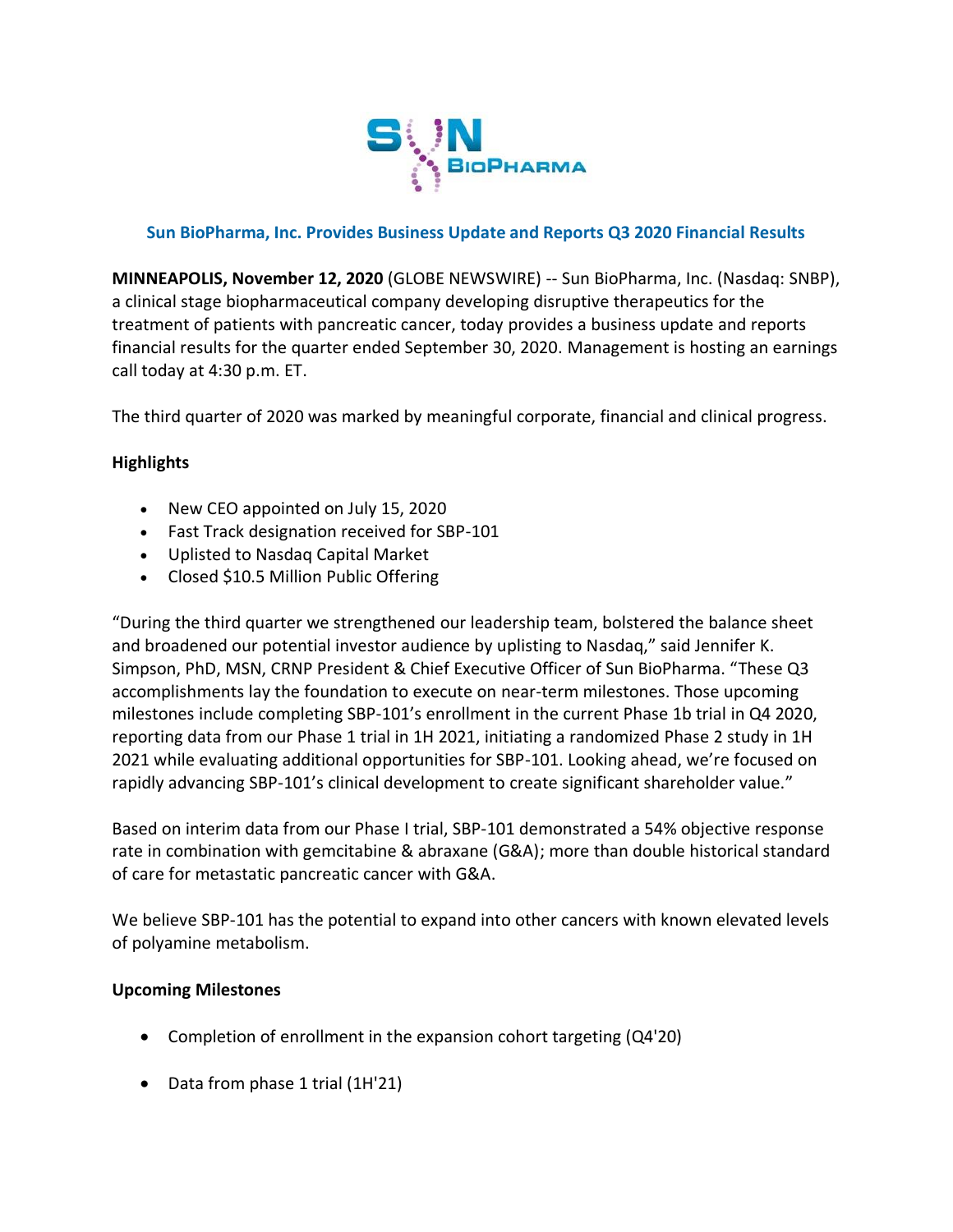- Conference presentations (1H'21 or 2H'21)
- Initiation of randomized phase 2 study (1H'21)

### **Third Quarter ended September 30, 2020 Financial Results**

General and administrative expenses increased to \$1.2 million in the third quarter of 2020, up from \$0.6 million in the third quarter of 2019. The change in the third quarter is due primarily to increased employee compensation expense.

Research and development expenses increased to \$0.8 million in the third quarter of 2020, up from \$0.7 million in the third quarter of 2019. The change in the third quarter is due to increased spending on the company's clinical study.

Operating expenses in the third quarter of 2020 were partially offset by a foreign currency exchange gain on the intercompany receivable balance; for the same quarter in 2019 other expense, net was primarily a foreign currency exchange loss.

Net loss in the third quarter of 2020 was \$1.7 million, or \$0.21 per diluted share, compared to a net loss of \$1.4 million, or \$0.23 per diluted share, in the third quarter of 2019.

Total cash was \$10.9 million as of September 30, 2020. Total current assets were \$11.4 million and current liabilities were \$1.9 million as of the same date.

#### **Conference Call Information**

To participate in this event, dial approximately 5 to 10 minutes before the beginning of the call.

Date: November 12, 2020 Time: 4:30 PM Eastern Time Toll Free: 877-407-9205 International: 201-689-8054

A replay of the call will be available from November 13, 2020 through November 26, 2020

Toll Free: 877-481-4010 International: 919-882-2331 Replay Passcode: 38324

The call will also be available over the Internet and accessible at: **[https://www.webcaster4.com/Webcast/Page/2556/38324](https://www.globenewswire.com/Tracker?data=z6_t5SVgsNY_-PjAI9_2Y5JF5hJh7OZrnupGOoG_uryzA5gg0xd-fHQ6SChHqfYyaZBXGRcOhyiT64GeCI28hwyigPF8NBu80QgPndNmVlnuDxwvVDWUyPevj7NQnk4i-s4xjMtLzj53VxLQFJ75NQULXJm9IFebgURRue8f1TI=)**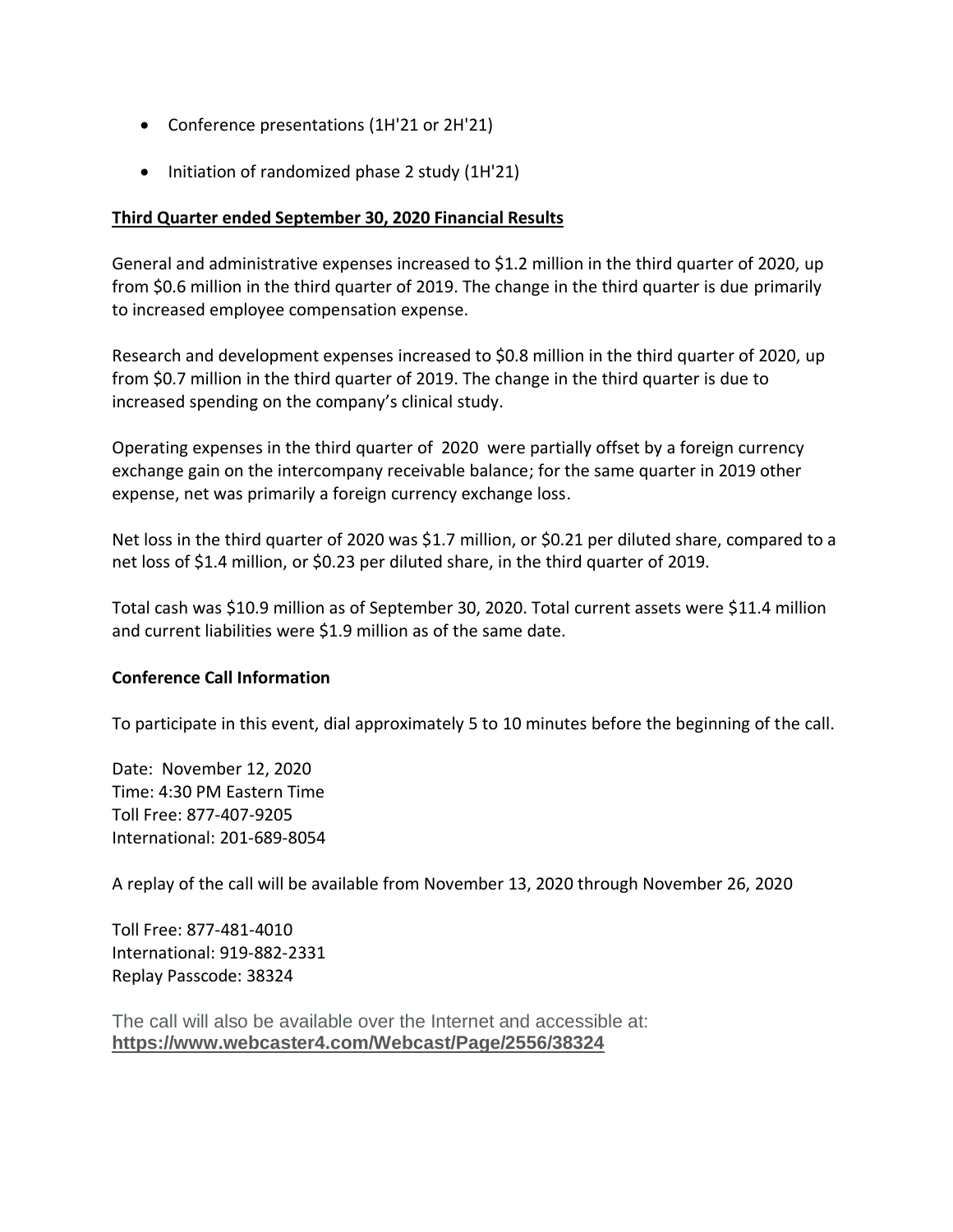#### **About SBP-101**

SBP-101 is a proprietary polyamine analogue designed to induce polyamine metabolic inhibition (PMI) by exploiting an observed high affinity of the compound for the exocrine pancreas and pancreatic ductal adenocarcinoma. The molecule has shown signals of tumor growth inhibition in clinical studies of US and Australian metastatic pancreatic cancer patients, suggesting complementary activity with an existing FDA-approved chemotherapy regimen. In clinical studies to date, SBP-101 has not shown exacerbation of the typical chemotherapy-related adverse events of bone marrow suppression and peripheral neuropathy. The safety data and PMI profile observed in Sun BioPharma's current clinical trial provides support for continued evaluation of the compound in a randomized clinical trial. For more information, please visit **https://clinicaltrials.gov/ct2/show/NCT03412799**.

#### **About Sun BioPharma**

Sun BioPharma Inc. is a clinical-stage biopharmaceutical company developing disruptive therapeutics for patients with urgent unmet medical needs. The company's initial product candidate, SBP-101, is for the treatment of patients with metastatic pancreatic ductal adenocarcinoma, the most common type of pancreatic cancer. Sun BioPharma Inc. is dedicated to treating patients with pancreatic cancer and exploring SBP-101's potential for efficacy in combination with other agents and in treating other types of cancer. SBP-101 was invented by Raymond J. Bergeron, PhD, a Distinguished Professor Emeritus at the University of Florida. Sun BioPharma has scientific collaborations with pancreatic disease experts at Cedars Sinai Medical Center in Los Angeles, the University of Rochester in New York, Scripps MD Anderson Cancer Center in San Diego, California, the University of Florida, the Austin Health Cancer Trials Centre in Melbourne, Australia, the Ashford Cancer Centre in Adelaide, Australia, the Blacktown Cancer and Haematology Centre in Sydney, Australia and the John Flynn Private Hospital in Tugun, Queensland, Australia. The company's independent Data Safety Monitoring Board (DSMB) is Chaired by James Abbruzzese, MD, Professor of Medicine, and Chief, Division of Medical Oncology at Duke University School of Medicine. Professor David Goldstein, FRACP, Senior Staff Specialist at the Prince Henry & Prince of Wales Hospital / Cancer Care Centre in Sydney, Australia is Co-Chair of the DSMB. Further information can be found at: **www.sunbiopharma.com**. Sun BioPharma's common stock is listed on The Nasdaq Stock Market LLC under the symbol SNBP.

#### **Cautionary Statement Regarding Forward-Looking Statements**

*This press release contains "forward-looking statements," including within the meaning of the Private Securities Litigation Reform Act of 1995. Forward-looking statements can be identified by words such as: "believes," "dedicated," "expects," "intends," "may," "milestone," or "plans." Examples of forward-looking statements include, among others, statements we make regarding, potential effects of FDA Fast Track designation, future determinations of the characteristics of SBP-101 and its effectiveness, uses of proceeds from recent financings. Forward-looking statements are neither historical facts nor assurances of future performance.*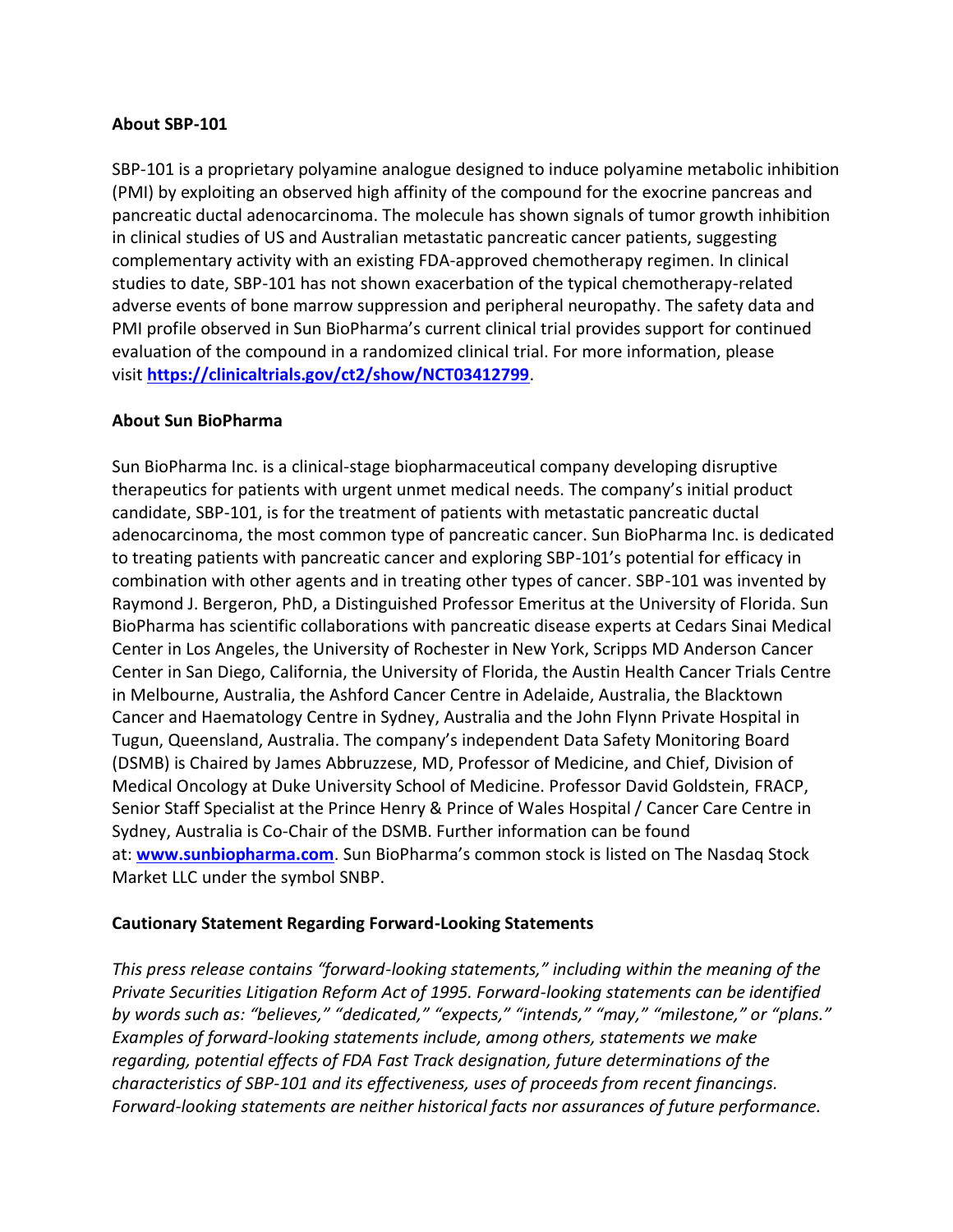*Instead, they are based only on our current beliefs, expectations, and assumptions regarding the future of our business, future plans and strategies, projections, anticipated events and trends, the economy and other future conditions. Because forward-looking statements relate to the future, they are subject to inherent uncertainties, risks and changes in circumstances that are difficult to predict and many of which are outside of our control. Our actual results and financial condition may differ materially and adversely from the forward-looking statements. Therefore, you should not rely on any of these forward-looking statements. Important factors that could cause our actual results and financial condition to differ materially from those indicated in the forward-looking statements include, among others, the following: (i) our ability to obtain additional funding to complete Phase 1 clinical trial; (ii) progress and success of our Phase 1 clinical trial; (iii) the impact of the current COVID-19 pandemic on our ability to complete enrollment in our current clinical trial; (iv) our ability to demonstrate the safety and effectiveness of our SBP-101 product candidate (v) our ability to obtain regulatory approvals for our SBP-101 product candidate in the United States, the European Union or other international markets; (vi) the market acceptance and level of future sales of our SBP-101 product candidate; (vii) the cost and delays in product development that may result from changes in regulatory oversight applicable to our SBP-101 product candidate; (viii) the rate of progress in establishing reimbursement arrangements with third-party payors; (ix) the effect of competing technological and market developments; (x) the costs involved in filing and prosecuting patent applications and enforcing or defending patent claims; and (xi) such other factors as discussed in Part I, Item 1A under the caption "Risk Factors" in our most recent Annual Report on Form 10-K, any additional risks presented in our Quarterly Reports on Form 10-Q and our Current Reports on Form 8-K. Any forward-looking statement made by us in this press release is based on information currently available to us and speaks only as of the date on which it is made. We undertake no obligation to publicly update any forward-looking statement or reasons why actual results would differ from those anticipated in any such forward-looking statement, whether written or oral, whether as a result of new information, future developments or otherwise*.

#### **Contact Information:**

#### **Investors:**

James Carbonara Hayden IR (646) 755-7412 james@haydenir.com

#### **Media:**

Tammy Groene Sun BioPharma, Inc. (952) 479-1196 IR@sunbiopharma.com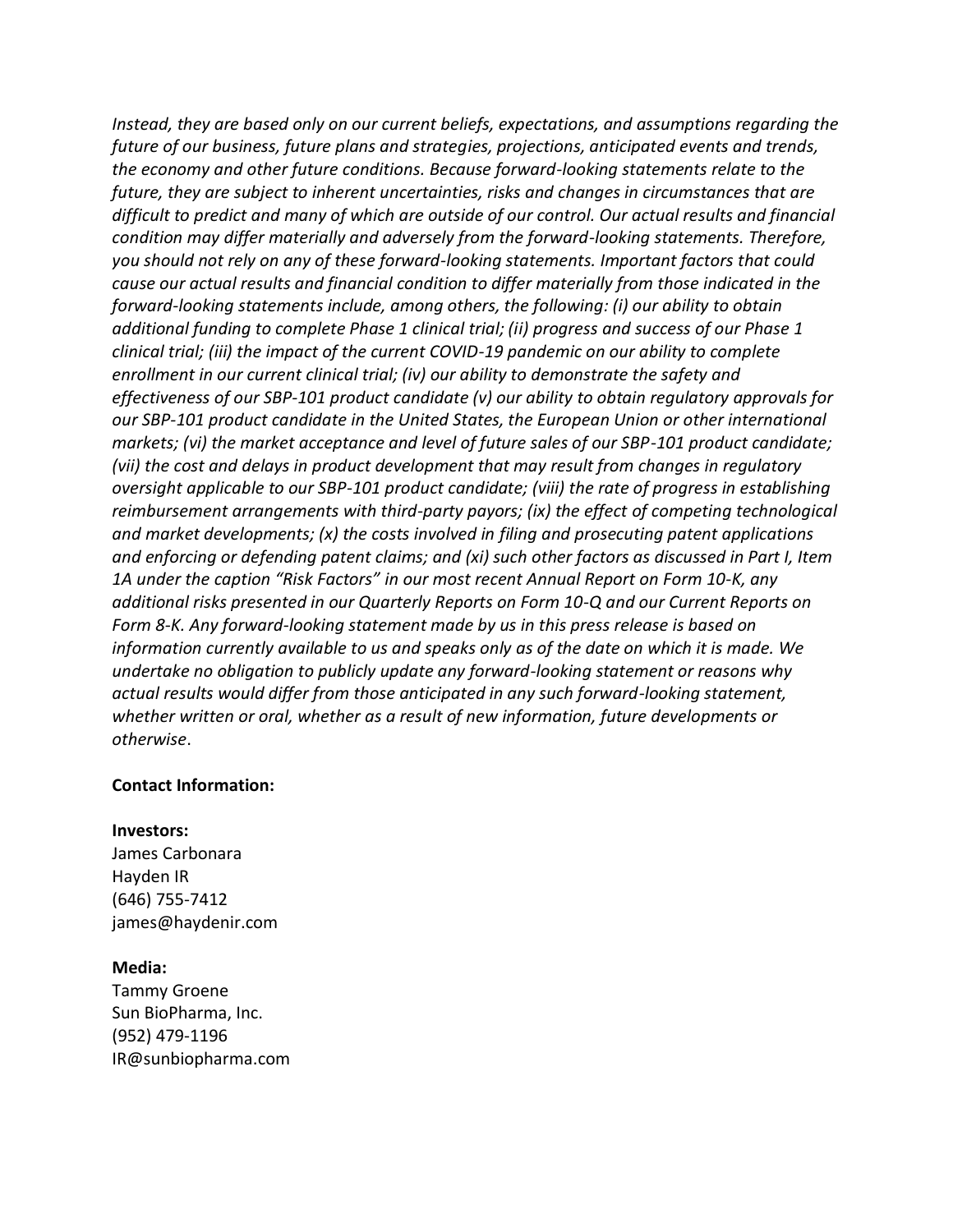## **Sun BioPharma, Inc Consolidated Statements of Operations and Comprehensive Loss (unaudited)**

(In thousands, except share and per share amounts)

|                                                   | Three months ended September 30, |           |      |           | Nine months ended September 30, |      |           |      |           |           |
|---------------------------------------------------|----------------------------------|-----------|------|-----------|---------------------------------|------|-----------|------|-----------|-----------|
|                                                   |                                  |           |      |           | Percent                         |      |           |      |           | Percent   |
|                                                   | 2020                             |           | 2019 |           | Change                          | 2020 |           | 2019 |           | Change    |
| Operating expenses:                               |                                  |           |      |           |                                 |      |           |      |           |           |
| General and administrative                        | \$                               | 1,223     | \$   | 622       | 96.6%                           | \$   | 2,348     | \$   | 1,505     | 56.0%     |
| Research and development                          |                                  | 773       |      | 720       | 7.4%                            |      | 1,805     |      | 1,578     | 14.4%     |
| <b>Operating loss</b>                             |                                  | (1,996)   |      | (1,342)   | 48.7%                           |      | (4,153)   |      | (3,083)   | 34.7%     |
| Other income (expense):                           |                                  |           |      |           |                                 |      |           |      |           |           |
| Interest expense                                  |                                  | (3)       |      | (3)       | 0.0%                            |      | (12)      |      | (2,187)   | $-99.5%$  |
| Other income                                      |                                  | 239       |      | (219)     | $-209.1%$                       |      | 55        |      | (287)     | $-119.2%$ |
| Total other income (expense)                      |                                  | 236       |      | (222)     | $-206.3%$                       |      | 43        |      | (2,474)   | $-101.7%$ |
| Loss before income tax benefit                    |                                  | (1,760)   |      | (1,564)   | 12.5%                           |      | (4,110)   |      | (5,557)   | $-26.0%$  |
| Income tax benefit                                |                                  | 89        |      | 190       | $-53.2%$                        |      | 222       |      | 331       | $-32.9%$  |
| Net loss                                          |                                  | (1,671)   |      | (1,374)   | 21.6%                           |      | (3,888)   |      | (5,226)   | $-25.6%$  |
| Foreign currency translation<br>adjustment (loss) |                                  | (246)     |      | 202       | $-221.8%$                       |      | (164)     |      | 219       | $-174.9%$ |
| Comprehensive Loss                                | $\mathcal{S}$                    | (1, 917)  | \$   | (1,172)   | 63.6%                           | \$   | (4,052)   | \$   | (5,007)   | $-19.1%$  |
|                                                   |                                  |           |      |           |                                 |      |           |      |           |           |
| Basic and diluted net loss per share              | \$                               | (0.21)    | -\$  | (0.23)    | $-8.7%$                         | \$   | (0.55)    | \$   | (0.97)    | $-43.3%$  |
| Weighted average shares outstanding               |                                  |           |      |           |                                 |      |           |      |           |           |
| - basic and diluted                               |                                  | 7.888.609 |      | 6.009.904 | 31.3%                           |      | 7.085.326 |      | 5.385.986 | 31.6%     |
|                                                   |                                  |           |      |           |                                 |      |           |      |           |           |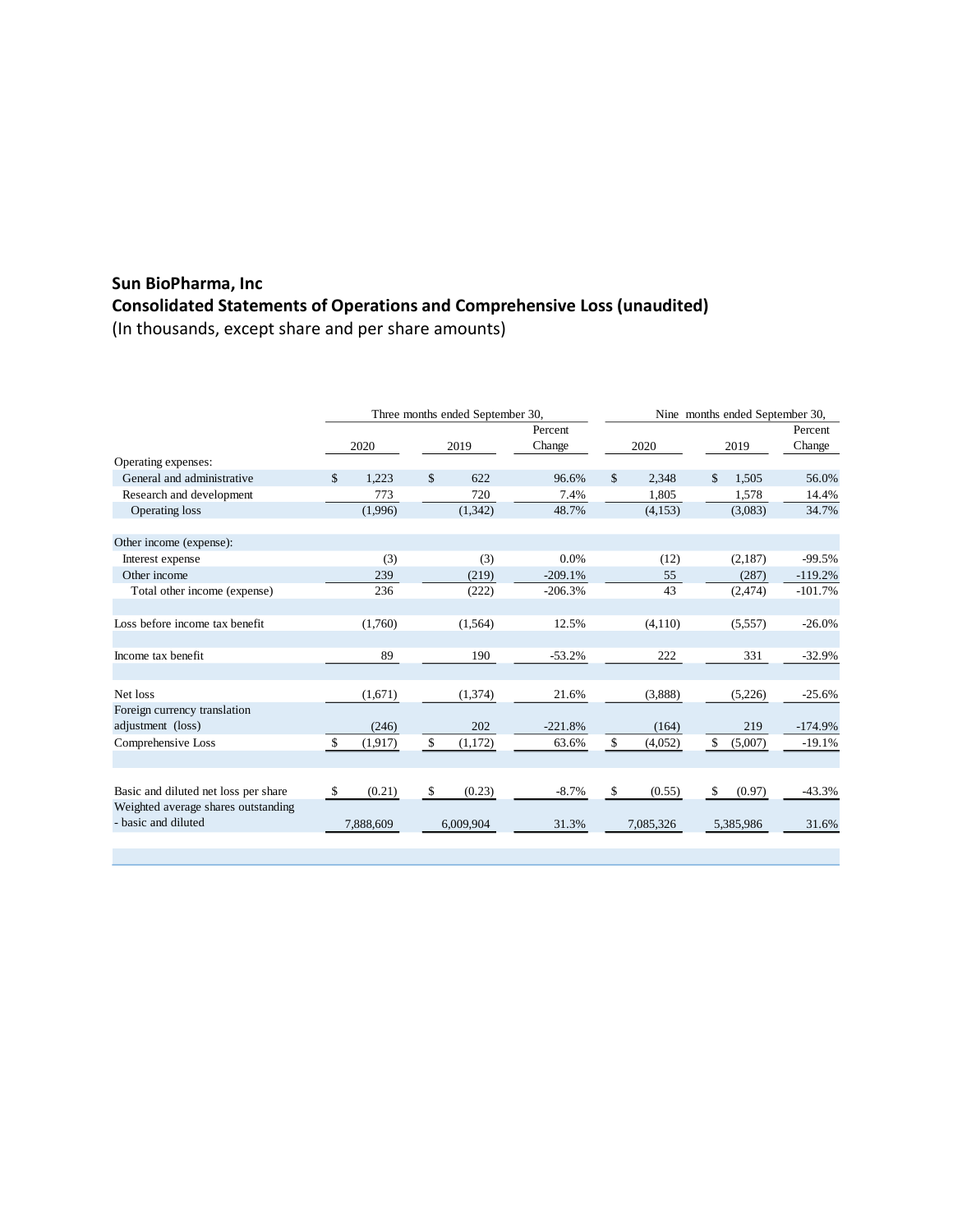## **Sun BioPharma, Inc. Consolidated Balance Sheets (unaudited)**

(In thousands, except share amounts)

| <b>ASSETS</b><br>(Unaudited)<br>Current assets:<br>\$<br>$\mathcal{S}$<br>Cash<br>10,870<br>2,449<br>335<br>Prepaid expenses and other current assets<br>283<br>Income tax receivable<br>228<br>361<br>Total current assets<br>11,433<br>3,093<br>Other noncurrent assets<br>52<br>51<br>\$<br>\$<br><b>Total</b> assets<br>11,485<br>3,144<br><b>LIABILITIES AND STOCKHOLDERS' EQUITY</b><br>Current liabilities:<br>\$<br>\$<br>Accounts payable<br>422<br>597<br>632<br>Accrued expenses<br>304<br>Term debt<br>37<br>116<br>Payroll protection plan loan<br>103<br>Unsecured promissory note payable<br>742<br>742<br>Total current liabilities<br>1,936<br>1,759<br>Stockholders' equity:<br>Preferred stock, \$0.001 par value; 10,000,000 authorized; no<br>shares issued or outstanding as of September 30, 2020 and<br>December 31 2019<br>Common stock, \$0.001 par value; 100,000,000 authorized;<br>$9,649,427$ and $6,631,308$ shares issued and outstanding as of<br>September 30, 2020 and December 31, 2019 respectively<br>10<br>$\overline{7}$<br>Additional paid-in capital<br>54,544<br>42,331<br>Accumulated deficit<br>(45, 146)<br>(41,258)<br>Accumulated comprehensive income<br>141<br>305<br>Total stockholders' equity<br>1,385<br>9,549<br>Total liabilities and stockholders' equity<br>\$<br>\$<br>11,485<br>3,144 |  | September 30, 2020 | December 31, 2019 |  |  |
|---------------------------------------------------------------------------------------------------------------------------------------------------------------------------------------------------------------------------------------------------------------------------------------------------------------------------------------------------------------------------------------------------------------------------------------------------------------------------------------------------------------------------------------------------------------------------------------------------------------------------------------------------------------------------------------------------------------------------------------------------------------------------------------------------------------------------------------------------------------------------------------------------------------------------------------------------------------------------------------------------------------------------------------------------------------------------------------------------------------------------------------------------------------------------------------------------------------------------------------------------------------------------------------------------------------------------------------------------|--|--------------------|-------------------|--|--|
|                                                                                                                                                                                                                                                                                                                                                                                                                                                                                                                                                                                                                                                                                                                                                                                                                                                                                                                                                                                                                                                                                                                                                                                                                                                                                                                                                   |  |                    |                   |  |  |
|                                                                                                                                                                                                                                                                                                                                                                                                                                                                                                                                                                                                                                                                                                                                                                                                                                                                                                                                                                                                                                                                                                                                                                                                                                                                                                                                                   |  |                    |                   |  |  |
|                                                                                                                                                                                                                                                                                                                                                                                                                                                                                                                                                                                                                                                                                                                                                                                                                                                                                                                                                                                                                                                                                                                                                                                                                                                                                                                                                   |  |                    |                   |  |  |
|                                                                                                                                                                                                                                                                                                                                                                                                                                                                                                                                                                                                                                                                                                                                                                                                                                                                                                                                                                                                                                                                                                                                                                                                                                                                                                                                                   |  |                    |                   |  |  |
|                                                                                                                                                                                                                                                                                                                                                                                                                                                                                                                                                                                                                                                                                                                                                                                                                                                                                                                                                                                                                                                                                                                                                                                                                                                                                                                                                   |  |                    |                   |  |  |
|                                                                                                                                                                                                                                                                                                                                                                                                                                                                                                                                                                                                                                                                                                                                                                                                                                                                                                                                                                                                                                                                                                                                                                                                                                                                                                                                                   |  |                    |                   |  |  |
|                                                                                                                                                                                                                                                                                                                                                                                                                                                                                                                                                                                                                                                                                                                                                                                                                                                                                                                                                                                                                                                                                                                                                                                                                                                                                                                                                   |  |                    |                   |  |  |
|                                                                                                                                                                                                                                                                                                                                                                                                                                                                                                                                                                                                                                                                                                                                                                                                                                                                                                                                                                                                                                                                                                                                                                                                                                                                                                                                                   |  |                    |                   |  |  |
|                                                                                                                                                                                                                                                                                                                                                                                                                                                                                                                                                                                                                                                                                                                                                                                                                                                                                                                                                                                                                                                                                                                                                                                                                                                                                                                                                   |  |                    |                   |  |  |
|                                                                                                                                                                                                                                                                                                                                                                                                                                                                                                                                                                                                                                                                                                                                                                                                                                                                                                                                                                                                                                                                                                                                                                                                                                                                                                                                                   |  |                    |                   |  |  |
|                                                                                                                                                                                                                                                                                                                                                                                                                                                                                                                                                                                                                                                                                                                                                                                                                                                                                                                                                                                                                                                                                                                                                                                                                                                                                                                                                   |  |                    |                   |  |  |
|                                                                                                                                                                                                                                                                                                                                                                                                                                                                                                                                                                                                                                                                                                                                                                                                                                                                                                                                                                                                                                                                                                                                                                                                                                                                                                                                                   |  |                    |                   |  |  |
|                                                                                                                                                                                                                                                                                                                                                                                                                                                                                                                                                                                                                                                                                                                                                                                                                                                                                                                                                                                                                                                                                                                                                                                                                                                                                                                                                   |  |                    |                   |  |  |
|                                                                                                                                                                                                                                                                                                                                                                                                                                                                                                                                                                                                                                                                                                                                                                                                                                                                                                                                                                                                                                                                                                                                                                                                                                                                                                                                                   |  |                    |                   |  |  |
|                                                                                                                                                                                                                                                                                                                                                                                                                                                                                                                                                                                                                                                                                                                                                                                                                                                                                                                                                                                                                                                                                                                                                                                                                                                                                                                                                   |  |                    |                   |  |  |
|                                                                                                                                                                                                                                                                                                                                                                                                                                                                                                                                                                                                                                                                                                                                                                                                                                                                                                                                                                                                                                                                                                                                                                                                                                                                                                                                                   |  |                    |                   |  |  |
|                                                                                                                                                                                                                                                                                                                                                                                                                                                                                                                                                                                                                                                                                                                                                                                                                                                                                                                                                                                                                                                                                                                                                                                                                                                                                                                                                   |  |                    |                   |  |  |
|                                                                                                                                                                                                                                                                                                                                                                                                                                                                                                                                                                                                                                                                                                                                                                                                                                                                                                                                                                                                                                                                                                                                                                                                                                                                                                                                                   |  |                    |                   |  |  |
|                                                                                                                                                                                                                                                                                                                                                                                                                                                                                                                                                                                                                                                                                                                                                                                                                                                                                                                                                                                                                                                                                                                                                                                                                                                                                                                                                   |  |                    |                   |  |  |
|                                                                                                                                                                                                                                                                                                                                                                                                                                                                                                                                                                                                                                                                                                                                                                                                                                                                                                                                                                                                                                                                                                                                                                                                                                                                                                                                                   |  |                    |                   |  |  |
|                                                                                                                                                                                                                                                                                                                                                                                                                                                                                                                                                                                                                                                                                                                                                                                                                                                                                                                                                                                                                                                                                                                                                                                                                                                                                                                                                   |  |                    |                   |  |  |
|                                                                                                                                                                                                                                                                                                                                                                                                                                                                                                                                                                                                                                                                                                                                                                                                                                                                                                                                                                                                                                                                                                                                                                                                                                                                                                                                                   |  |                    |                   |  |  |
|                                                                                                                                                                                                                                                                                                                                                                                                                                                                                                                                                                                                                                                                                                                                                                                                                                                                                                                                                                                                                                                                                                                                                                                                                                                                                                                                                   |  |                    |                   |  |  |
|                                                                                                                                                                                                                                                                                                                                                                                                                                                                                                                                                                                                                                                                                                                                                                                                                                                                                                                                                                                                                                                                                                                                                                                                                                                                                                                                                   |  |                    |                   |  |  |
|                                                                                                                                                                                                                                                                                                                                                                                                                                                                                                                                                                                                                                                                                                                                                                                                                                                                                                                                                                                                                                                                                                                                                                                                                                                                                                                                                   |  |                    |                   |  |  |
|                                                                                                                                                                                                                                                                                                                                                                                                                                                                                                                                                                                                                                                                                                                                                                                                                                                                                                                                                                                                                                                                                                                                                                                                                                                                                                                                                   |  |                    |                   |  |  |
|                                                                                                                                                                                                                                                                                                                                                                                                                                                                                                                                                                                                                                                                                                                                                                                                                                                                                                                                                                                                                                                                                                                                                                                                                                                                                                                                                   |  |                    |                   |  |  |
|                                                                                                                                                                                                                                                                                                                                                                                                                                                                                                                                                                                                                                                                                                                                                                                                                                                                                                                                                                                                                                                                                                                                                                                                                                                                                                                                                   |  |                    |                   |  |  |
|                                                                                                                                                                                                                                                                                                                                                                                                                                                                                                                                                                                                                                                                                                                                                                                                                                                                                                                                                                                                                                                                                                                                                                                                                                                                                                                                                   |  |                    |                   |  |  |